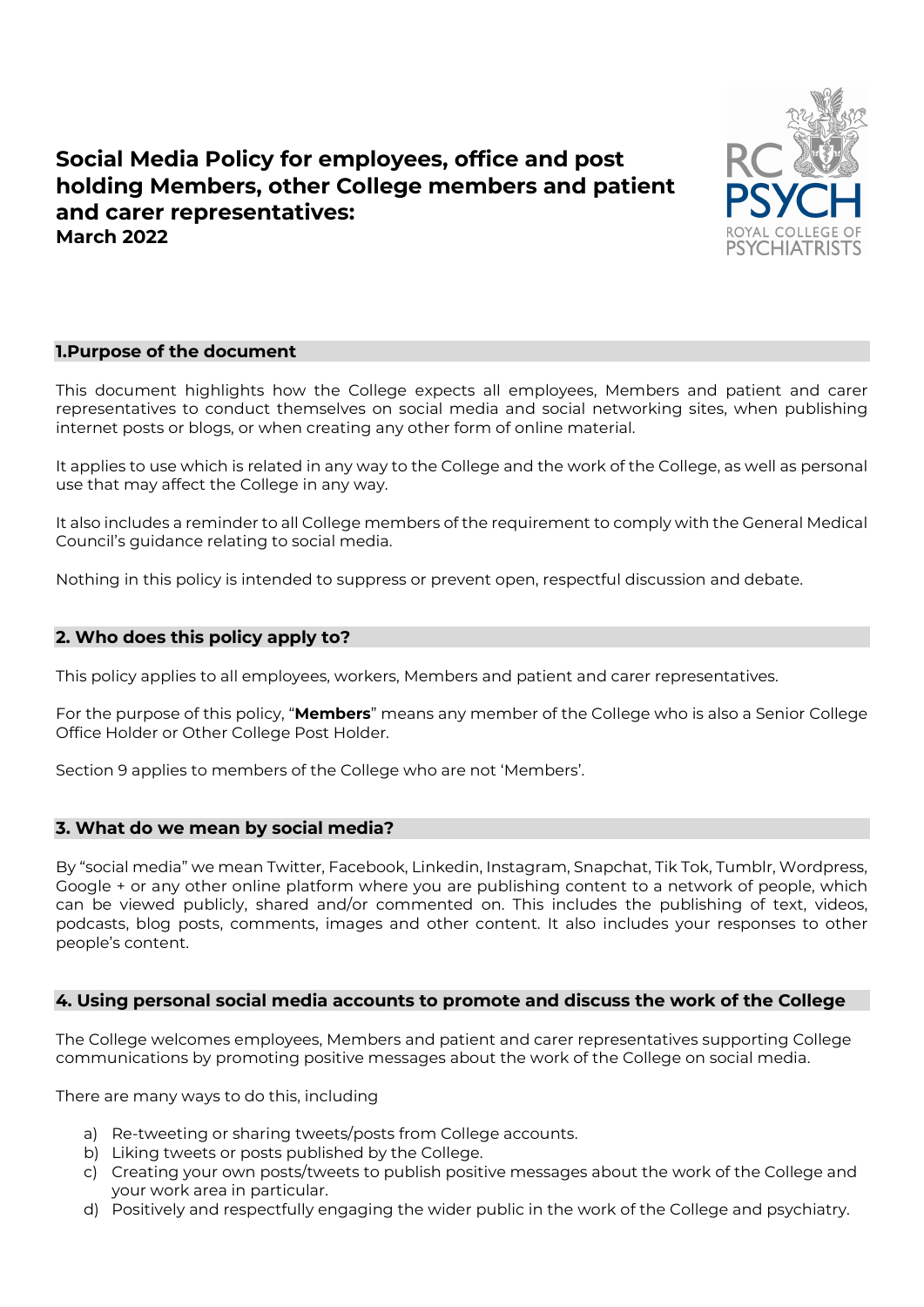# Have separate accounts for work use and personal use if possible

We ask that, rather than having social media accounts on which you publish posts about both your work and your personal life, you consider having separate accounts for each where possible.

Creating separate accounts for work and personal content will help to ensure that:

- a) you are able to tailor your posts appropriately to the target audience, and
- b) you are able to keep a clear separation between your professional and personal posts.

Please bear in mind, however, that even if you do have separate accounts for work and personal purposes, when you are posting from a personal account (particularly one which is publicly accessible) you may still be seen as connected to or affiliated with the College.

We therefore ask that you bear in mind and adhere to the values and Codes of Conduct of the College whenever posting content which relates to the College, the work of the College, your role with the College or which which may affect the College in any way.

#### **Bios**

If as an employee, Member or patient and carer representative, you have set up a social media account on which you post content which is partially or entirely related to the work of the College, we ask that you make clear the nature of your affiliation with the College in your bio, and that you keep it up to date.

If you disclose your affiliation with us on your profile or any social media postings, you must include the disclaimer "all views are my own" (or otherwise make clear that your views do not represent those of the College) in your bio or post.

#### Posting content and commenting

When posting content or commenting on social media, you should be mindful that your posts or comments can have implications for the College's business and reputation. This includes posts and comments which relate to the College, its work or your role with the College, but also to personal posts and comments where you have outlined your affiliation with the College in your bio (or your affiliation with the College is otherwise known or apparent).

You should therefore ensure that your posts and comments don't contravene College values, any applicable College Code of Conduct or any other professional rules or Codes of Conduct which may apply to you.

Employees, Members and patient and carer representatives who have responsibility for relationships with politicians, decision makers and/or stakeholder organisations must take particular care if they have personal accounts and use these to promote College work. In such circumstances, you should not make statements that are overtly political or that could compromise College stakeholder and decision maker relationships.

More information about the behaviours and conduct expected from you when using social media, where such use has or may have an effect on the College or its work, is provided in Section 6 below.

## Responding to negative comments about the College or College work

Please avoid responding to negative comments about the College on behalf of the College. Instead raise the negative comments with the College's Digital team in the first instance.

If you feel you are being harassed or bullied on social media, please refer to Section 7 of this document.

#### Doctors using personal social media for work reasons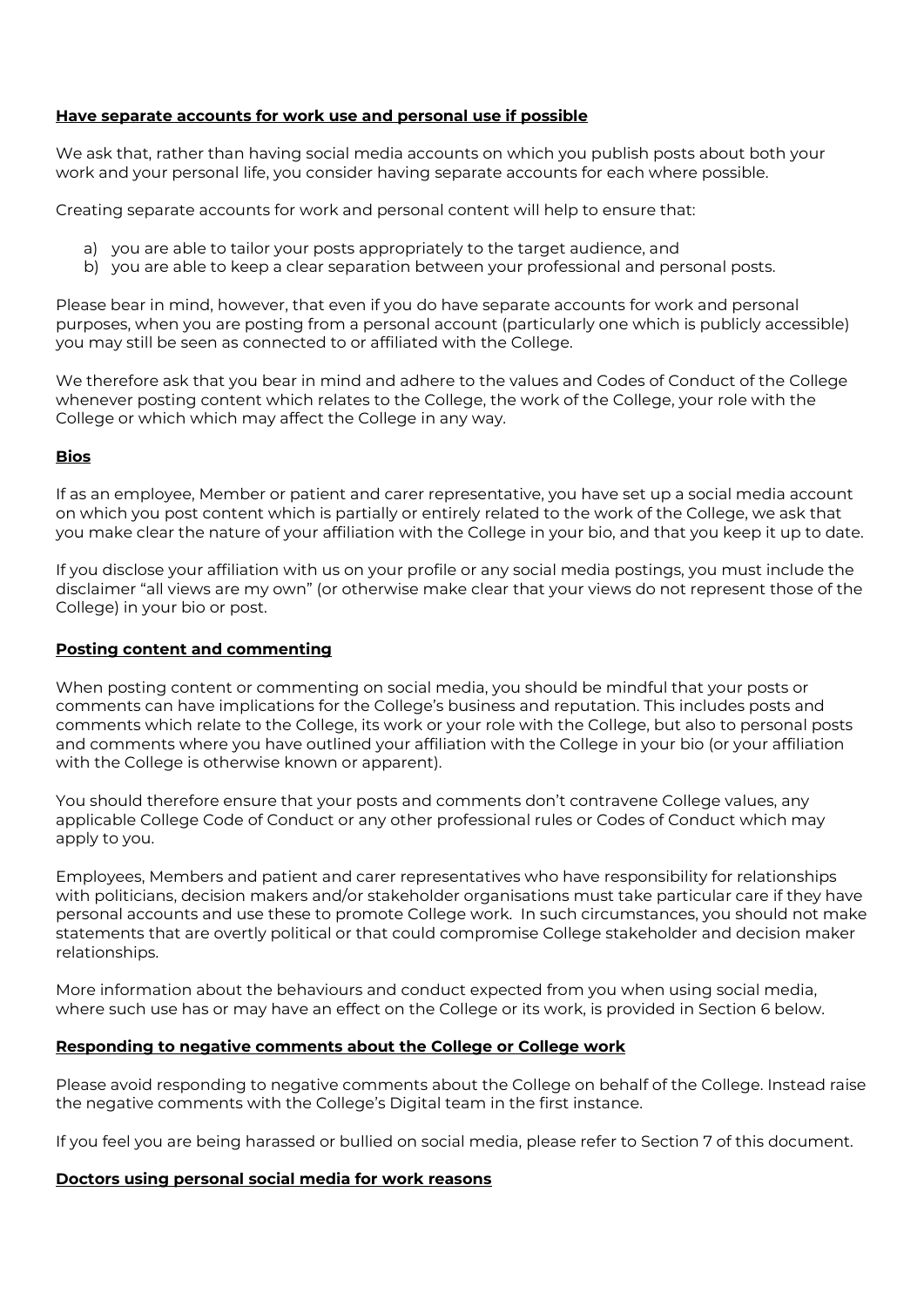Members who are practising doctors should familiarise themselves, and comply at all times, with the General Medical Council's guidance on Good medical practice and its specific guidance Doctors' use of social media.

- Good medical practice
- Doctors' use of social media

This policy is intended to be supplementary to the GMC guidance outlined above.

# 5. Using RCPsych social media accounts to promote and discuss the work of the College

The College has accounts on a range of social media channels including Twitter, Facebook, Linkedin and Instagram. We also have a wide range of accounts on Twitter.

If you wish to create a new College social media account, please do not do so without contacting the Head of Digital first, who will explain the process.

If you post, comment or otherwise create content on a College account, you must comply with the expected behaviours and conduct set out in Section 6 of this document.

The College's Digital team has also produced guidelines to make sure what we publish on our social media channels is consistent in terms of design and tone of voice. Please ensure that you comply with these style guides when using College social media accounts. For more information please refer to the:

- Style guide for Twitter
- Style guide for Facebook
- Style guide for Linkedin
- Style guide for Instagram

# 6. Standards of behaviour and conduct when using social media

Employees, Members and patient and carer representatives using social media (as described in section 3 above), where such use relates to the College, the work of the College, their role with the College or which may affect the College in any way, must comply with the following standards of behaviour and conduct at all times:

1) You are personally responsible for your posts and comments, which will be published on the internet and may be viewed publicly. They can be hard to delete once published and may remain online for a long time. Reflect carefully on these guidelines below before publishing content or commenting.

## Make sure content and comments are appropriate

- 2) You should take care, and use your best judgment, to ensure that you post material and make comments that are appropriate, respectful and do not contravene any applicable rules, regulations or laws.
- 3) Each social media channel has a set of terms and conditions, including around appropriate use; you should be familiar with these and comply with them.
- 4) If you are uncertain or concerned about the appropriateness of any statement or posting, refrain from posting it until you have discussed it with your line manager or other appropriate manager or senior College member.

## Be respectful

5) Respect other people; posts and comments should not be abusive, intimidating, harassing, discriminatory, defamatory or offensive in nature, and should not be made to deliberately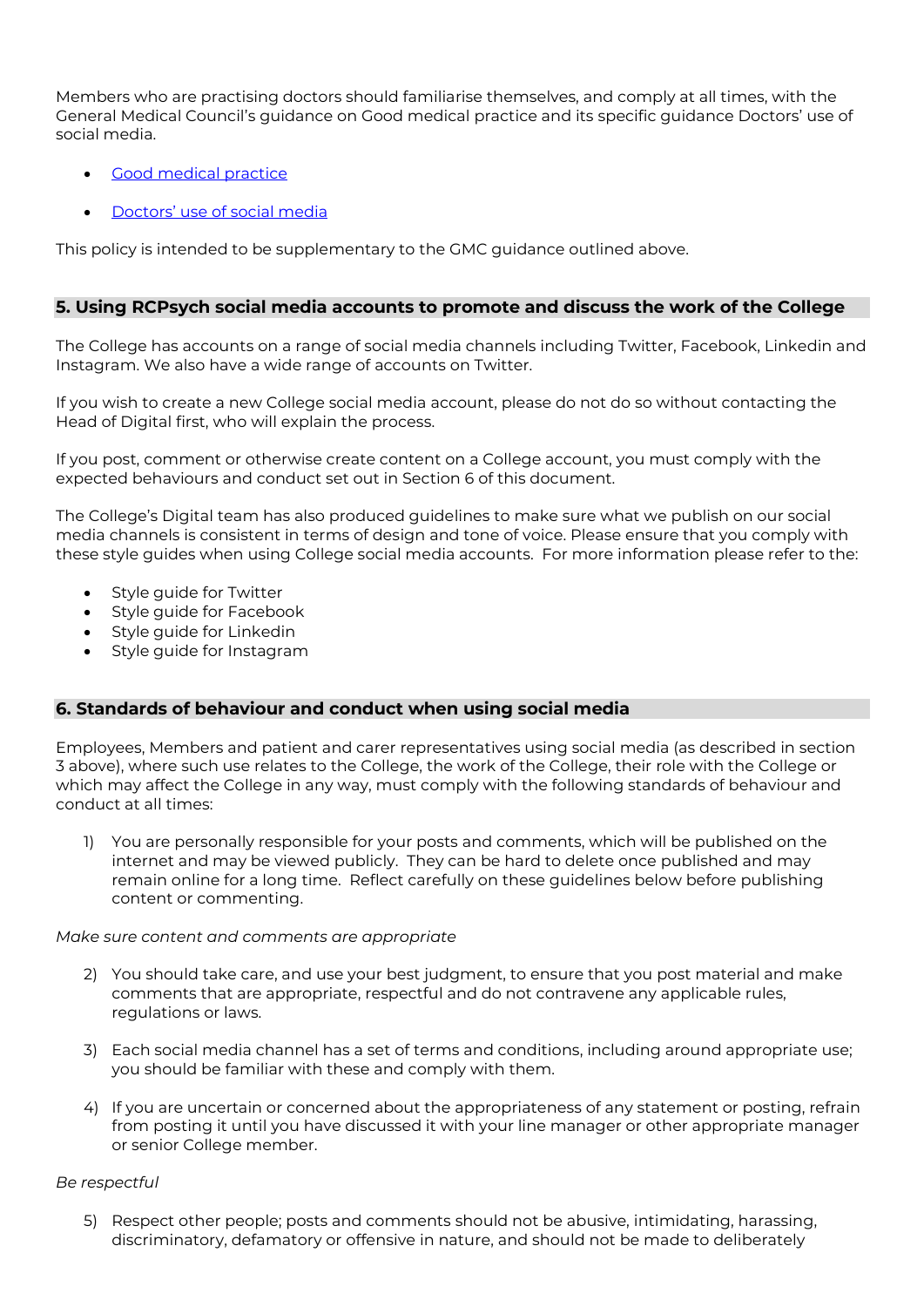provoke others. We recommend that replies to any disagreements or negative comments are kept polite and professional at all times, regardless of how hostile or challenging these may be. One should remain mindful and understanding of differences of experiences. It might at times be preferable to 'agree to disagree' without getting into protracted debates.

6) If, in the context of content or a post relating to the College or its work, you feel provoked by what you consider to be a negative or personal comment, please try not to respond and contact the RCPsych Digital Team in the first instance.

# Do not publish inappropriate content or comments

- 7) Do not publish content or images which:
	- Are defamatory or disparaging.
	- Are harassing or bullying.
	- Are discriminatory.
	- Are false or misleading, or impersonate colleagues or third parties.

# Do not damage the College's reputation

- 8) Be aware of the effects your actions on social media may have on your professional reputation, as well as the reputation of the RCPsych as an organisation and its employees and Members (in the broader sense of the definition). You must avoid making any social media communications that could damage the reputation of the RCPsych.
- 9) You must not express opinions on our behalf via social media, unless expressly authorised to do so by your manager or a senior College member.

## Do not publish confidential information

- 10) Do not publish, post or release anything publicly which is confidential or not intended to be seen by the public. For example, you must not post comments about sensitive business-related topics or do anything to jeopardise our confidential information or intellectual property. If you are unsure about when is considered confidential, please check with the Human Resources department.
- 11) When posting in relation to the work of the College, do not promote commercial products and services.
- 12) Be very cautious about revealing personal details about yourself, and do not reveal personal details about other people. Don't reveal personal contact details such as phone numbers, email addresses or postal addresses.
- 13) When publishing in relation to a College event, please make sure the speaker has given permission for the talk to be covered on social media, and/or for pictures of the speaker and their slides to be published (as applicable). There are some instances where social media coverage of any form is prohibited, or information from some slides is not for sharing more broadly than with those in the room. There are also instances where photos and videos are not permitted. It is important to always understand the policy at any given event, and seek consent for publication before doing so.

## Comply with safeguarding and GDPR requirements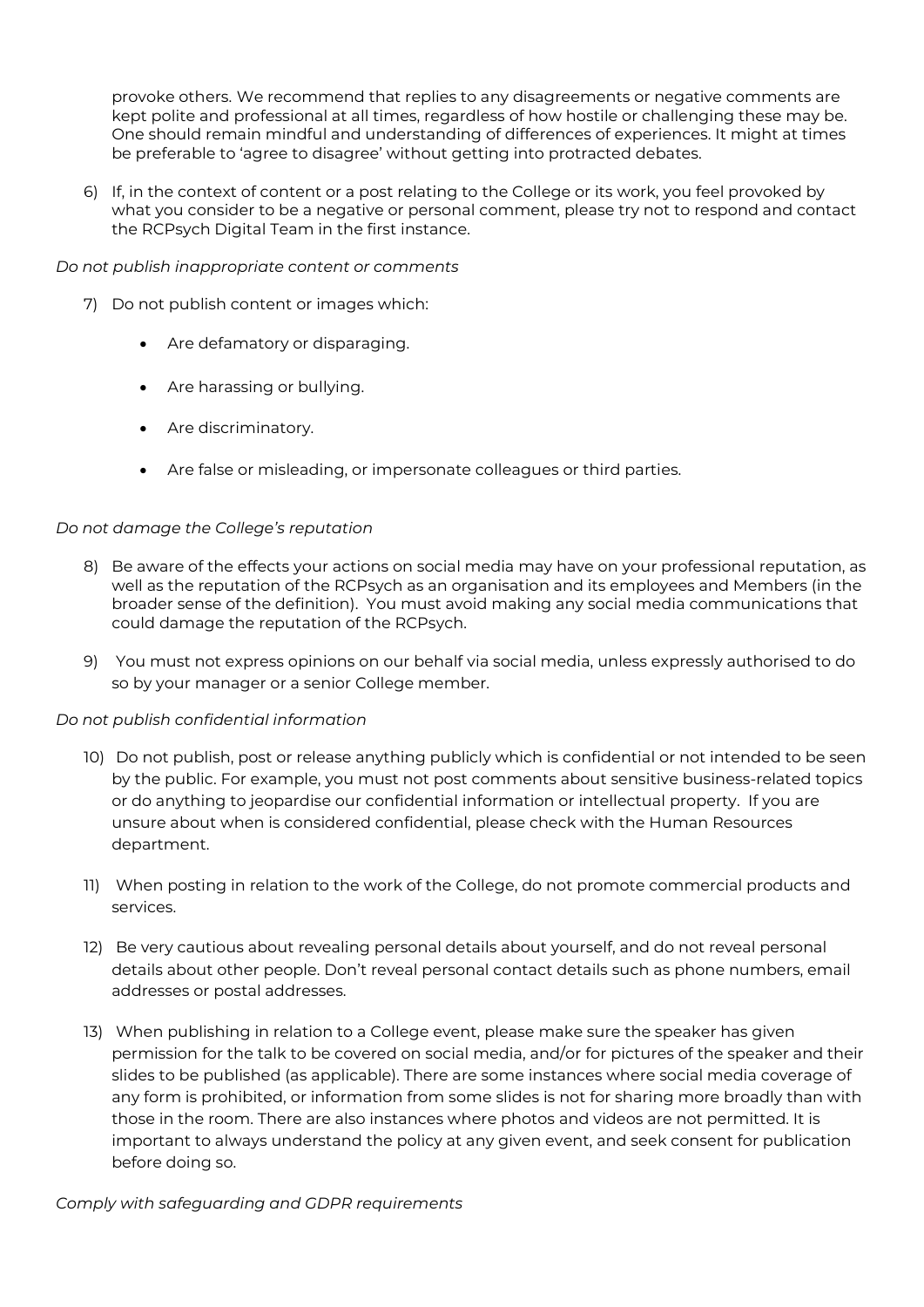- 14) When publishing content and images, please comply with the College's policy on safeguarding and GDPR, and seek consent from any applicable third parties in advance of publication.
	- You must get appropriate permission before referring to, or posting content or images relating to, current or former employees, workers, Members (in the broader sense of the definition), patient and carer representatives, ]vendors or suppliers.
	- You must get appropriate permission to use a third party's copyrighted or trademarked material, or other intellectual property (including text, quotes, logos and images).
	- When posting a picture be careful not to include confidential information or information you have not obtained consent to post by mistake, including (but not limited to) addresses on envelopes or stickers on laptops.
- 15) If as an employee you have concerns about the mental or physical wellbeing of someone who gets in touch via one of the College social media accounts, please contact the Public Information and Engagement Manager who deals with incoming calls from members of the public concerning mental health issues.

# Refer media queries to the College

16) If you are approached by the media on social media, please refer the enquiry to the media team, in the Strategic Communications department.

# Adhere to College values and codes of conduct

- 17) The College's values underpin everything we do and must be taken into account when posting in relation to RCPsych or its work, and in circumstances where your post may affect the College in any way. Below are each value and the behaviours which we expect from our employees, Members and patient and carer representatives.
- Courage
	- o Champion the specialty of psychiatry and its benefits to patients
	- o Take every opportunity to promote and influence the mental health agenda
	- o Take pride in our organisation and demonstrate self‐belief
	- o Promote parity of esteem
	- o Uphold the dignity of those affected by mental illness, intellectual disabilities and developmental disorders
- **Innovation** 
	- o Embrace innovation and improve ways to deliver services
	- o Challenge ourselves and be open to new ideas
	- o Seek out and lead on new and, where possible, evidence‐based, ways of working
	- o Have the confidence to take considered risks
	- o Embrace the methodology of Quality Improvement to improve mental health services and the work of the College
- Respect
	- o Promote diversity and challenge inequalities
	- o Behave respectfully and with courtesy ‐ towards everyone
	- o Challenge bullying and inappropriate behaviour
	- o Value everyone's input and ideas equally
	- o Consider how own behaviour might affect others
	- o Respect the environment and promote sustainability
- Collaboration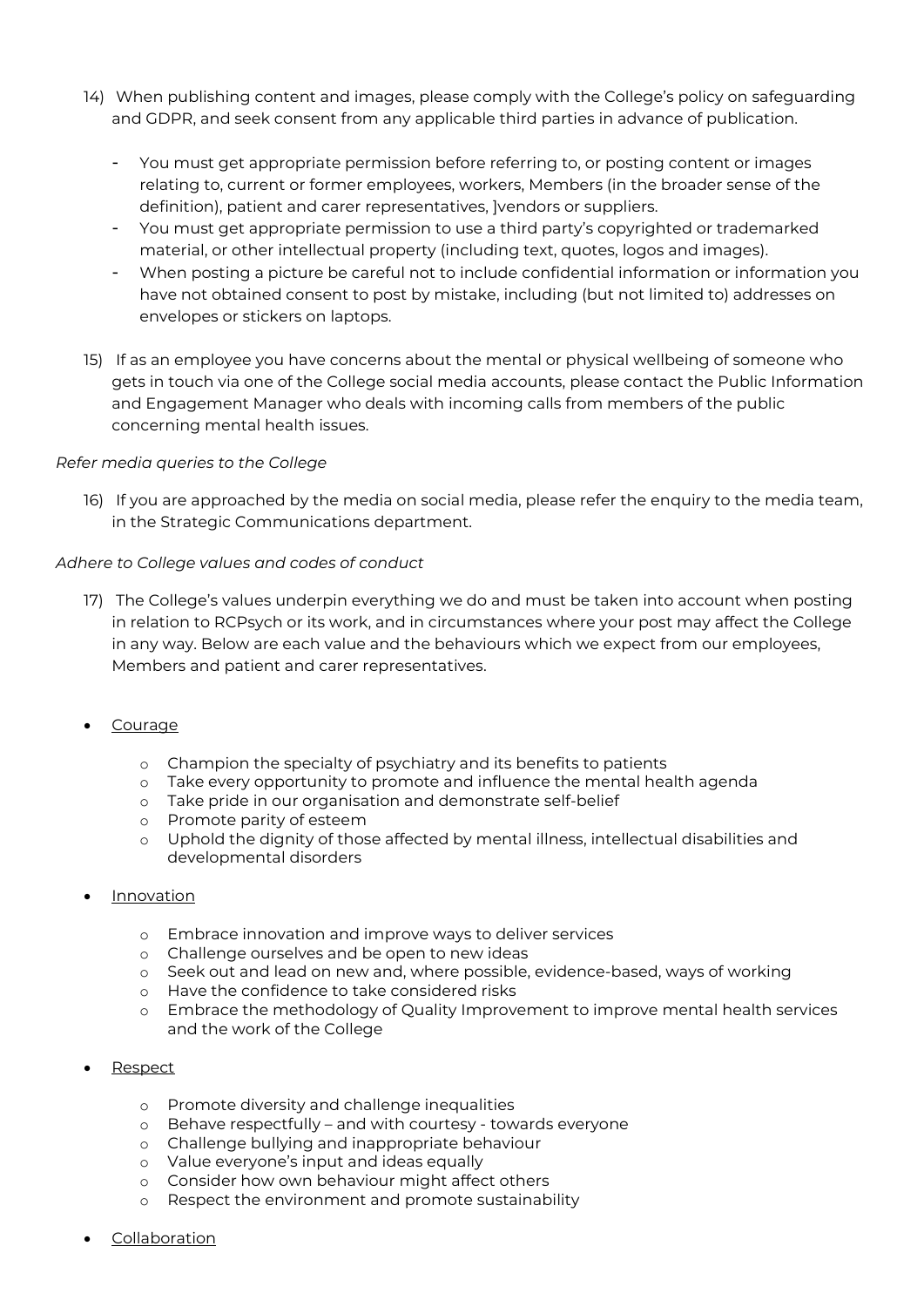- o Work together as One College incorporating all Members, employees, patients and carers
- o Work professionally and constructively with partner organisations
- o Consult all relevant audiences to achieve effective outcomes for the College
- o Work together with patients and carers as equal partners
- o Be transparent, wherever possible and appropriate

## **Learning**

- o Learn from all experiences
- o Share our learning and empower others to do the same
- o Value and encourage personal feedback
- o Use feedback to make continuous improvements
- o Create an enabling environment where everyone is listened to, regardless of seniority
- o Positively embrace new ways of working
- Excellence
	- o Deliver outstanding service to Members, patients, carers and other stakeholders
	- o Promote excellent membership and employee experience
	- o Always seek to improve on own performance
	- o Promote professionalism by acting with integrity and behaving responsibly
	- o Demonstrate accountability in all that we do
	- o Uphold the College's 'Core Values for Psychiatrists'
- 18) In addition Members should take into account the RCPsych Core values for psychiatrists:
	- Communication: successful conveying or sharing of information, ideas and feelings
	- Dignity: being worthy of respect
	- Empathy: showing the ability to understand and share the feelings of another
	- Fairness: treating people equally without favouritism or discrimination
	- Honesty: truthful and sincere
	- Humility: having a modest view of one's importance
	- Respect: due regard for the feelings, wishes or rights of others
	- Trust: firm belief in the reliability, truth or ability of someone
- 19) Members should also take into account the RCPsych Framework for Senior College Office Holders and Other College Post Holders and comply with the associated Code of Conduct.

## Report misuse of social media to the College

20) If you become aware of any misuse of social media, or if you see social media content which disparages or reflects poorly on the College, you should report this to the College's Head of **Digital** 

# 7. If you feel you are being bullied or harassed

We encourage employees, Members and patient and carer representatives to block, and if appropriate report, any users they feel are bullying, harassing or insulting them on their personal social media accounts.

If you feel you are being bullied or harassed on a College social media account, or by a College member of employees, Member or patient and carer representative, please refer to the applicable College antibullying and harassment policy for further information on how to escalate your concerns.